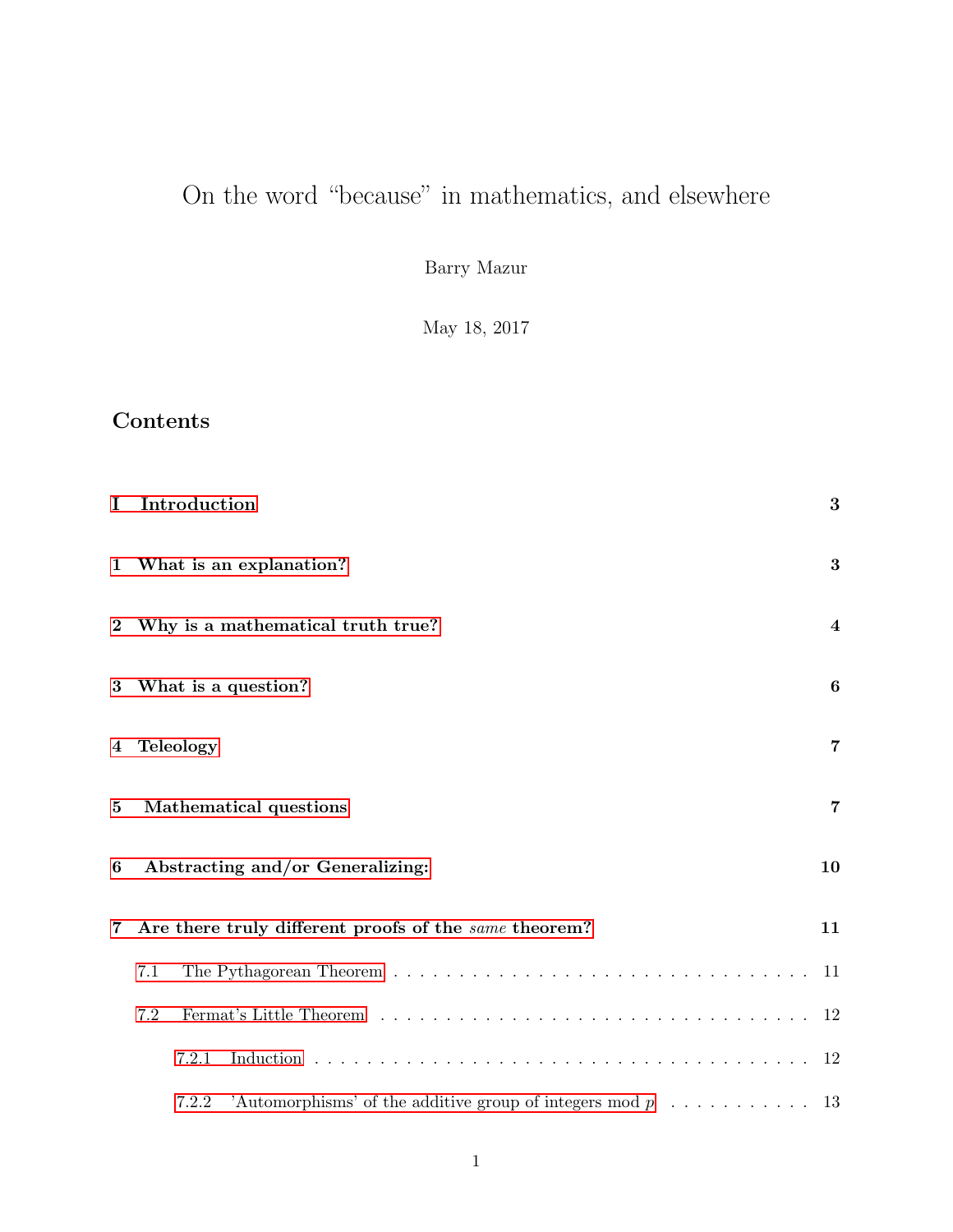|              | The order of an element in a finite group $\dots \dots \dots \dots \dots \dots \dots \dots \dots$ 13<br>7.2.3 |    |
|--------------|---------------------------------------------------------------------------------------------------------------|----|
|              | 8 Change of Setting: Desargue's Theorem                                                                       | 14 |
| $\mathbf{H}$ | Ideas underlying, or analogous to, other ideas in mathematics                                                 | 14 |
|              | 9 Viewing a mathematical issue as controlled by some <i>different</i> underlying concep-<br>tual structure    | 14 |
|              | 10 Depths and Heights                                                                                         | 17 |
|              | 11 Horizontal, rather than Vertical                                                                           | 18 |
|              | 12 The personal guy-wires of explanation                                                                      | 19 |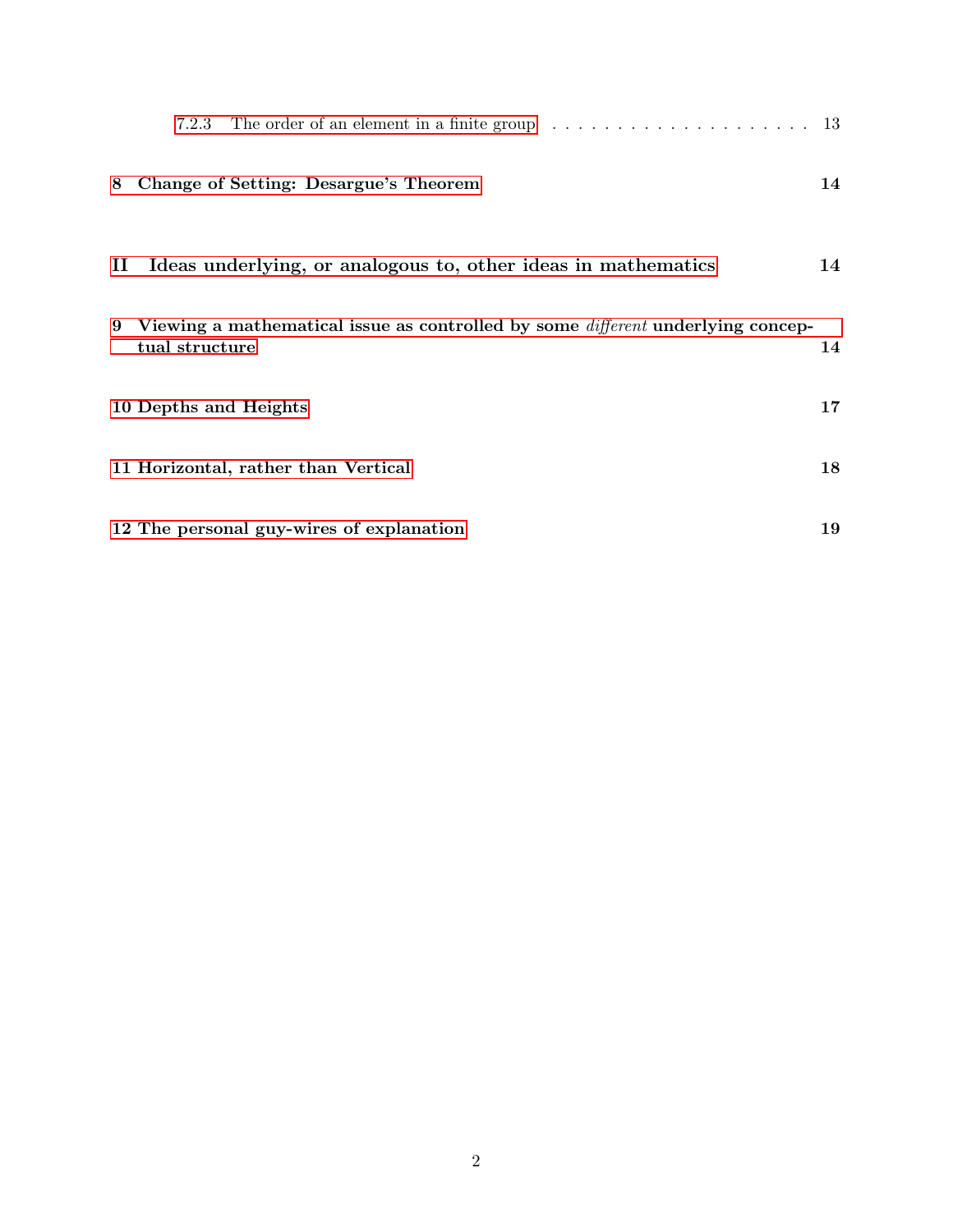### <span id="page-2-0"></span>Part I

# Introduction

I once had a conversation about mathematics with a friend and found myself making a certain claim. Now this 'claim' seemed reasonable at the time, but—on reflection—I came to feel that it actually deserves much more thought—more exploration—than I had given it. This is why I started to work on this essay. The 'claim' I made was about prime numbers  $2, 3, 5, 7, 11, \ldots$ . Specifically, I said that a certain structure—which I'll hint in Part II of this essay—was what lay behind—i.e., was the *explanation for*—the intricate complexity of this set of numbers. To phrase it as more of a puzzle: this basic most fundamental, mathematical notion prime number has its idiosyncratic behavior 'caused by'—or at least 'understandable only when one considers'—some underlying—and deeper—concept, or constellation of concepts.

On the face of it, there's nothing outlandish about this type of claim. After all, we're familiar with simple-to-describe macroscopic phenomena that are understood only as consequences of Quantum Mechanics. Nevertheless, the analogous thing in mathematics seemed to me to be a puzzle. One is very familiar, in mathematics, with  $A \implies B$  type arguments. But " $\implies$ " is a far cry from "is the underlying reason for." What can one say about the architecture of fundamental levels of explanation—perhaps: of causation—in the mathematical realm? I wrote this essay as an occasion to think about it, living for a while with—and paying attention to—the notion of explanation in mathematics.

## <span id="page-2-1"></span>1 What is an explanation?

This question has different answers, depending on what is being studied, what is meant to be explained. At a minimum, an explanation is a *satisfactory* answer to a question beginning with the word "why,"—satisfactory being the critical word. Satisfactory, then, to whom?

The task of explaining mathematical ideas has a variety of flavors: depending on whether you want it to be satisfactory to a class, to a certain student, to a certain colleague, to the mathematical community in general. . . or to yourself.

In mathematics, we often depend on the proof of a statement to offer not only a justification of its truth, but also a way of understanding its implications, its connections to other established truths—a way, in short of explaining the statement. But sometimes even though a proof does its job of showing the truth of a result it still leaves us with the nagging question of why.' It may be elusive—given a specific proof—to describe in useful terms the type of explanation the proof actually offers. It would be good to have an adequate vocabulary to help us think about the explanatory features of mathematics (and, more generally, of science).

In preparing to write this essay I tried to remember what it felt like, in school, to be suddenly explained something that seemed somewhat opaque before that explanation. That is, to recall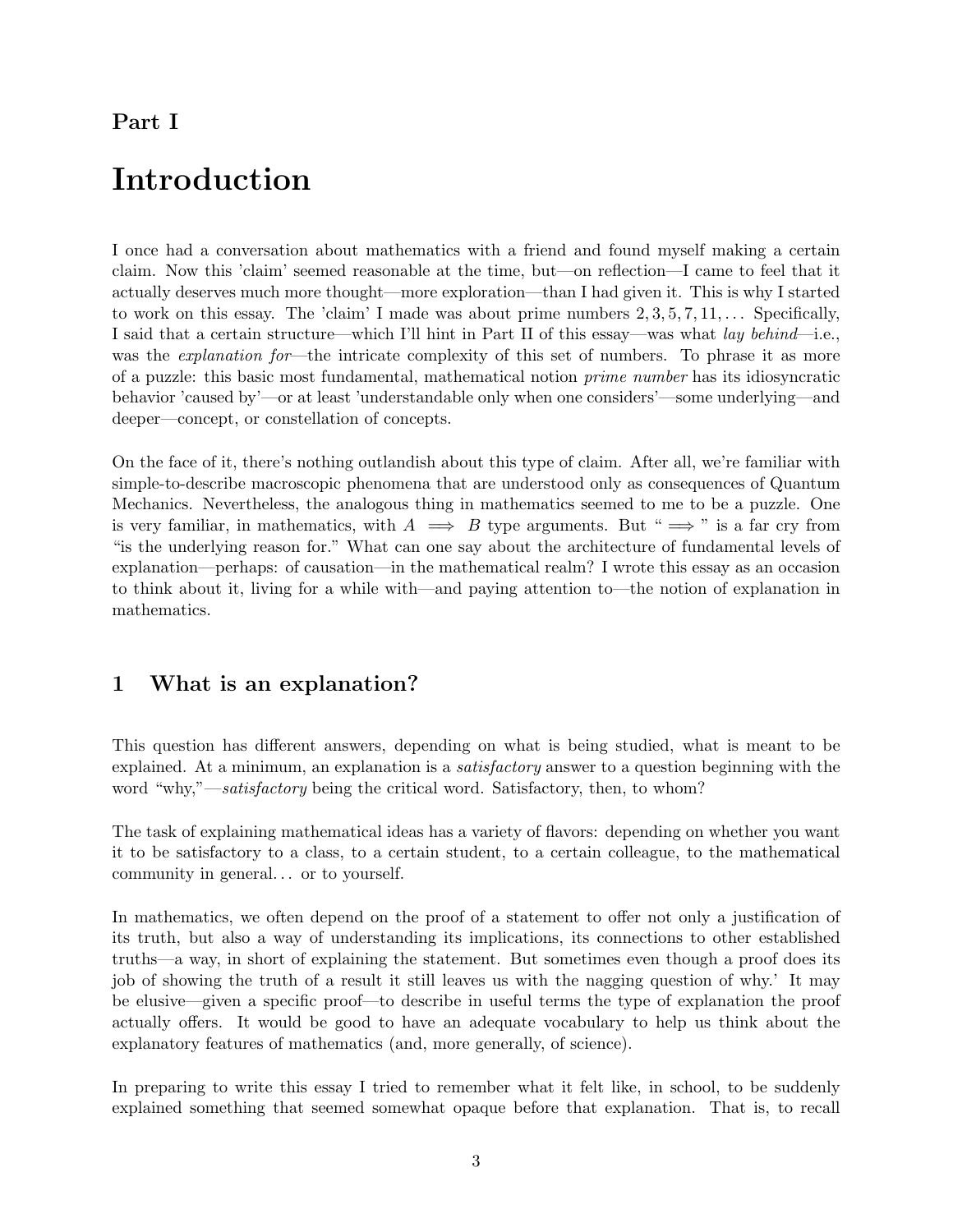some early moment of 'eureka,' as a way of revisiting the inner felt experience of 'having been explained' something—however elementary—the explanation having all the dramatic force and sense of new insight.

Such a moment, for me, was when someone taught me the simplest version of Fermat's principal of least action.

Namely that if you look at a point source of light as reflected in a mirror, the light beam from the source to your eye will be reflected at a point in the mirror in a manner so that the total length of travel of the light beam is minimal—and this is the point where the angle of incidence is equal to the angle of reflection. The proof that minimal-length-of-travel implies angle-of-incidence-is-equalto-angle-of-reflection indeed was—for me, with very little mathematical experience at the time—a revelation, an explanation: you simply reflect the diagram below through the looking-glass and note that the shortest distance between two points is a straight line.

#### Put diagram here

### <span id="page-3-0"></span>2 Why is a mathematical truth true?

At first it would seem to be a simple matter. Why is there a *unique* straight line between any two points? Because an axiom stipulated this. Why is every prime of the form  $4n + 1$  expressible uniquely as a sum of two squares? *Because* we can prove it, as follows ... Why is  $5 + 7 = 12$ ? Because of the following computation . . . .

Mathematics moves forward by the formulation of definitions, the adoption of axiomatic statements and procedures, computations following those procedures, and the application of logically ordered argument that relate to those definitions and axioms. But, of course, it isn't that simple.

Ask a question about some analogy between mathematical structures and you're fishing for a different kind of answer. Ask Why are integers like functions? as Weber must have done at the end of the nineteenth century, and you're off on a pursuit that hasn't ended yet.

Some of the more goading questions we ask, driven by the aim of understanding something mathematical, are skew to the architecture of what is already constructed in mathematics. Some of these questions search, in vain, for vocabulary so that they can actually be expressed. They may not really be questions; they are rather wonderings, spurts of curiosity. Call them 'queries.' These queries can precede definitions, axioms, and all the machinery needed to communicate and verify mathematical statements. Despite—or perhaps because of—their vagueness, they have force. A vital force that keeps mathematics enlarging.

These queries can occur at all stages of mathematical development. It could range from Richard Dedekind's question: Was sind und was sollen die Zahlen? to a beginner's puzzlement. A young student once came to me with a sequence of regular n-gons with n going to  $\infty$ . He wanted to know how to go about understanding such things, and said (a literal quote) "I have pain and hurt unless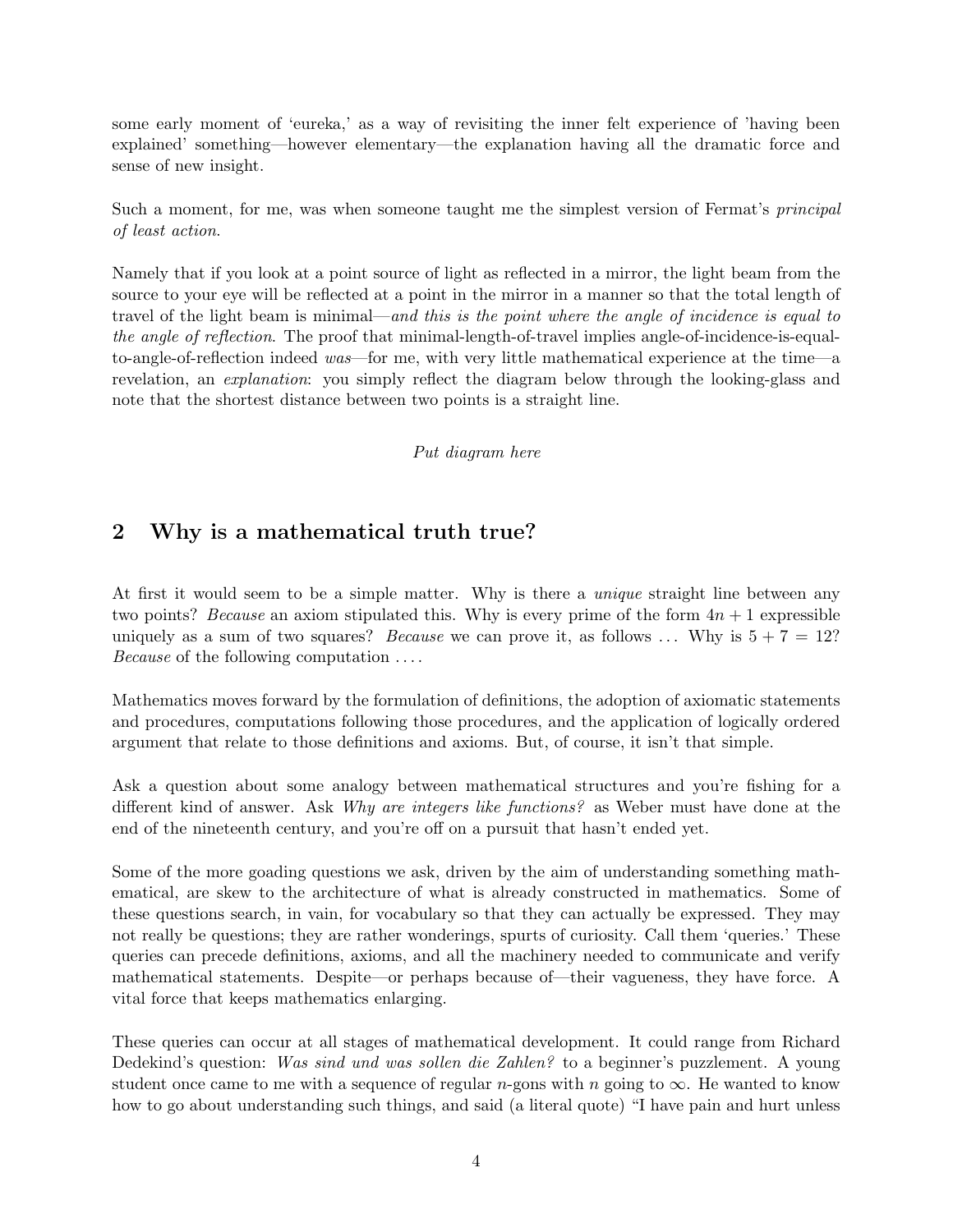I understand the answer." There is something admirable in this type of intellectual pain<sup>[1](#page-4-0)</sup>. But such queries can occur earlier too.

What types of pre-mathematical queries have very young children come up with, on their own, that lead them to do their own musing? My guess is that some pattern that has a puzzling element must be prominent as inspiration.

For example, when I was a child (I don't remember what age) I kept wondering what to make of the fact that if I count the tips of my fingers on one hand I got 5, but if I count the wedges between them I got 4. I'm not sure what I ever made of this, but I know it was a recurrent issue in my musings.

Much more subtle is the following early 'pre-mathematical quest' a colleague of mine—call him Jim— had when he was a preschooler. If you want to indicate the number 5 by placing five stones in some pattern—e.g., a quincunx, or an L-shaped gnomon, a regular pentagon, or just in a straight line—what, asked the child, is the true way of representing that number? The striking assumption Jim had is that there is a true way, a canonical representation.

These two examples are what one might call *pattern-wonderings*.

From the examples mentioned above to the grand conjectures of the subject, one can see a unity to the gamut of question-asking related to mathematics. And there is often a delicate and surprising structure to any particular mathematical question, when viewed from a broad enough perspective.

For example, artfully-wrought mathematical questions—problems posed within some fairly welldeveloped field—can be intentionally slant: it is often not the bald answer to the question posed that has much importance. Rather, the question is a goad to develop ideas that shed light on it, and that are important for their own sake.

Fermat's Last Theorem is a perfect example: it is a simple question about numbers. Its importance doesn't stem from the the straight statement of the theorem. To be sure, the historical narrative that accompanies this problem already has great weight. But its extraordinary importance to the substance of mathematics comes from the enormous amount of deep mathematics that emerged from the challenge it posed.

An admirable, almost instinctive, practice of many mathematicians is to use the inspiration of new results—answers to long-asked questions—as springboard to the formulation of yet further, often more expansive, or more trenchant, new questions: an activity that one might label *questioning* 

<span id="page-4-0"></span><sup>&</sup>lt;sup>1</sup> This type of self-generated perplexity about mathematics is, perhaps, what we want to generate, even when we pose problems for students in what seems to be the traditional way: 'Solve this problem:  $5 + 7 = ?$ . Happily, teachers sometimes modify this usual route by prompting student's native curiosity, which gets the student to emerge with their own questions as a lead-in to mathematic thinking. For example, Bob and Ellen Kaplan begin their first session of a Math Circle class of four and five year olds by making some assertion like: "there is no number between 4 and 5" with the expectation—usually met—that some child will say: "but I'm 4 and a half!" Their response: "oh yes, I forgot about 4 and a half, but of course there's no number between 4 and 4 and a half!" A natural rebuttal occurs, and that sets the tone and mood of an exploration into the world of numbers where it is the children who are asking the questions, making constructions, and making assertions as claims to be considered, further questioned, for further discoveries.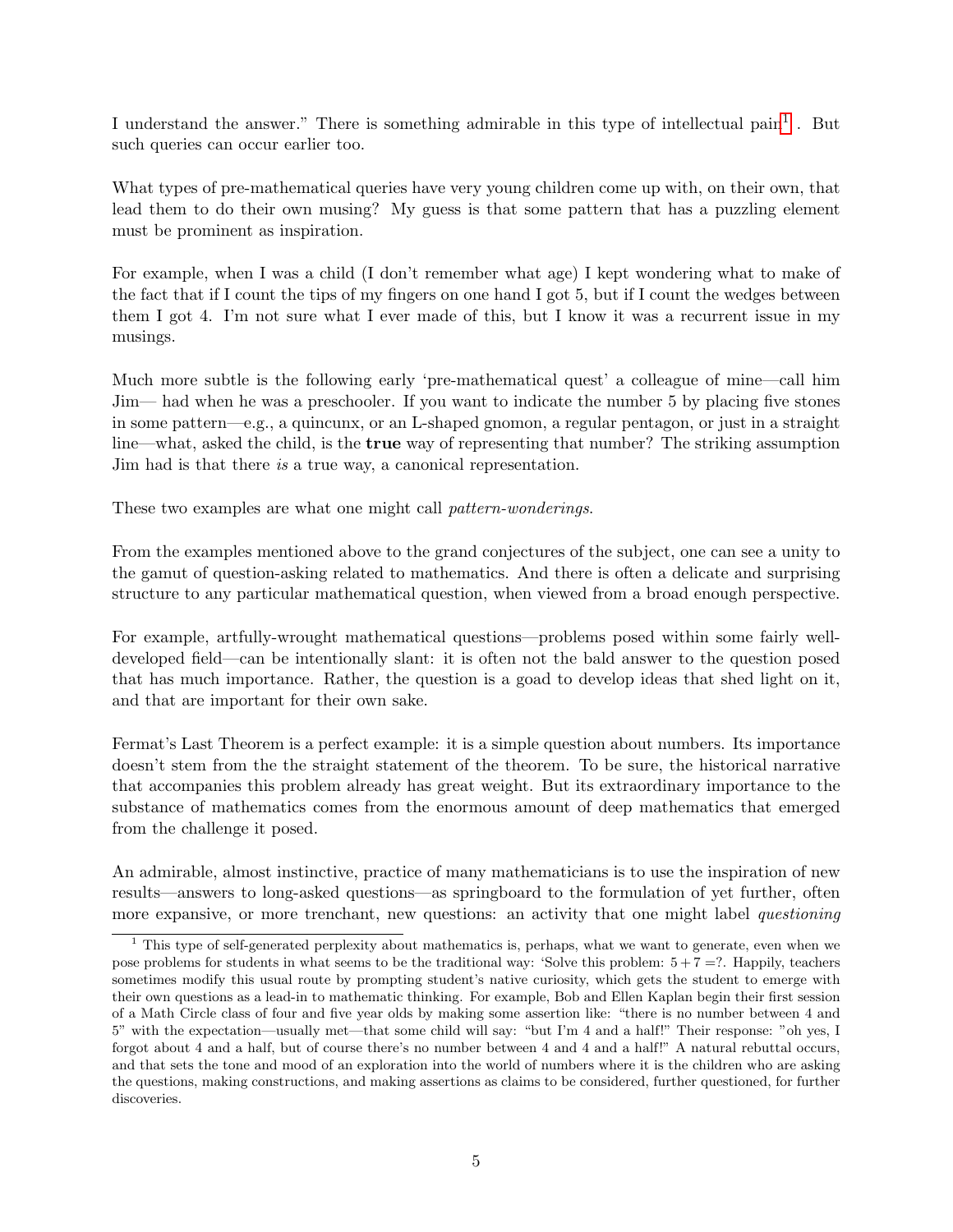answers rather than the more standard answering questions. Such a quality of thought would be good to instill in our students.

Although the question what is a question? has a venerable history and tradition of discourse, we probably don't have as detailed a discussion of the nature of (specifically) mathematical questions, and even less of a discussion about the possible range of pattern-wonderings. It is worth having such a discussion, and encouraging students to develop the habit of asking their own questions as a way of becoming intimate with what they are studying, and in that way fully experiencing the sense of wonder that our subject inspires.

### <span id="page-5-0"></span>3 What is a question?

The simplest type of questions are what one might call quotidian-questions, such as "How are you?", or "When is the next bus coming?" or opinion-questions regarding judgment, such as "What do you think of the movie?" or regarding prediction:"Will the Red Sox win the pennant?" Some types of questions are less useful than others: when, for example, has any rhetorical question helped a discussion?

Other questions have subtler reasons for being. When my (then) two-year-old grand-daughter Naia wanted to deflect a certain parental order (not to jump from the dresser to the bed), she proclaimed from her perch on the dresser: "I have two questions... (pause)... about elephants." (Those two questions never came.) The writer Jamaica Kincaid records in her book Among Flowers: A Walk in the Himalaya that as a member of a group in a trek in search of flowers, she would often need to stop to catch her breath. Her tactic was simply to look at the nearest bud and exclaim: "what is this?"

But, more often, we ask questions hoping that the answers are key to a better understanding of something, or that they will allow you to proceed better in the world. And our deepest questions are not exactly intended to be answered. Perhaps they don't even end with a question-mark, as in Gauguin's "D'où Venons Nous / Que Sommes Nous / Où Allons Nous."

As has been long noted<sup>[2](#page-5-1)</sup> our frequent simple query "what is this?" has (at least) four genres-ofasking enfolded in it:

- "Out of what" (material) is it made?
- "How is it organized?"
- "How did it come to be? What person, or type of person, or agency made it?"

and the tricky

• "What is it for?"

<span id="page-5-1"></span> $^{2}$ as in Aristotle's *Metaphysics* Book V [1013].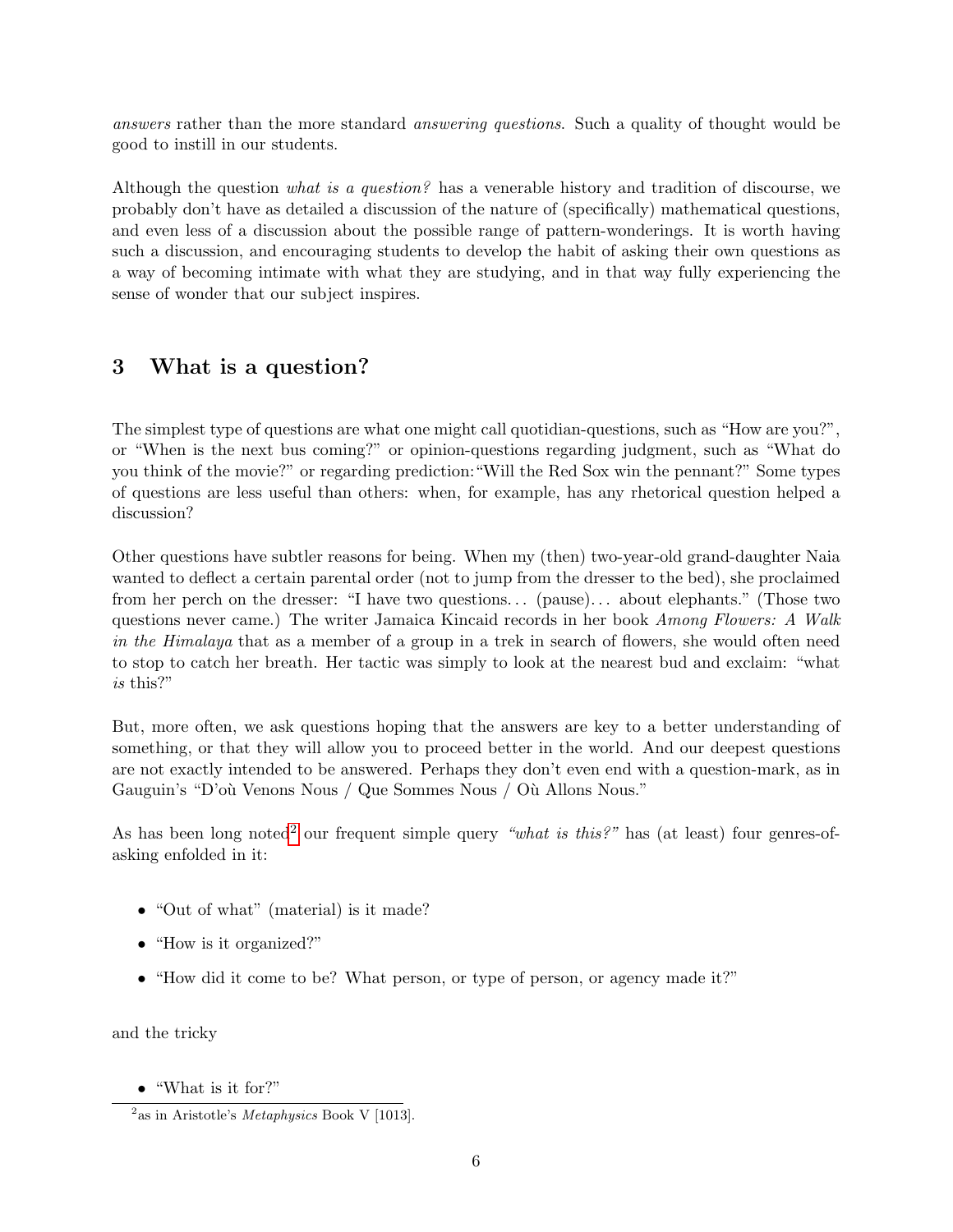What an *essential ambiguity* there lurks in any question that begins with the word "why." Any such question is a 'pre-question,' an invitation to make a precise question. To answer the question Why is the sky blue?, for example, you can choose to respond in broadly different ways, the choice depending on some comprehension of the intent of the questioner. The answer can range from: " it's a non-cloudy day" to a formula expressing the fact that air scatters short-wavelength light more than longer wavelengths.

The answer to a "Why" question begins explicitly or implicitly with "because." This is not necessarily true for answers to "How" or "What" questions. We often view a satisfactory response to a "Why does B have a certain form?" question as finding some "A" that we feel is responsible. One then can say that A causes B; or perhaps we might be more loose about it and just say that A is responsible for B. Responsible, in some way, for the attributes of B under discussion; or is a way of understanding B; or: if we have A, then we have—or are soon to have—B. The fall of the *n*-th domino is responsible for the fall of the succeeding one.

# <span id="page-6-0"></span>4 Teleology

"What is it for?" questions are indeed tricky, as was already mentioned.

One is so tempted to create an intention of some incorporeal agent to account for the occurrence of certain phenomena. An agent such as, for example, Nature. Or, more modestly, to 'explain' some feature of anatomy—like the shape of the chin—by attributing to it some evolutionary advantage. Steven Jay Gould cautioned against doing this, labelling some of these accounts "Just-So Stories,' i.e., lightly spun tales that offer confabulated "reasons for" biological occurrences.

[T]he standard misapplication of evolutionary theory assumes that biological explanation may be equated with devising accounts, often speculative and conjectural in practice, about the adaptive value of any given feature in its original environment (human aggression as good for hunting, music and religion as good for tribal cohesion, for  $\exp^{-3}$  $\exp^{-3}$  $\exp^{-3}$ 

## <span id="page-6-1"></span>5 Mathematical questions

A "Why is X true?" mathematical question can be thought of as a "How do I understand that X is true?" question.

Some answers simply connect the conclusion to previously agreed-upon assumptions, via an application of some straight grammar of logic, such as modus ponens:

<span id="page-6-2"></span><sup>&</sup>lt;sup>3</sup> THE EVOLUTION OF LIFE ON EARTH Scientific American, (1994); http://brembs.net/gould.html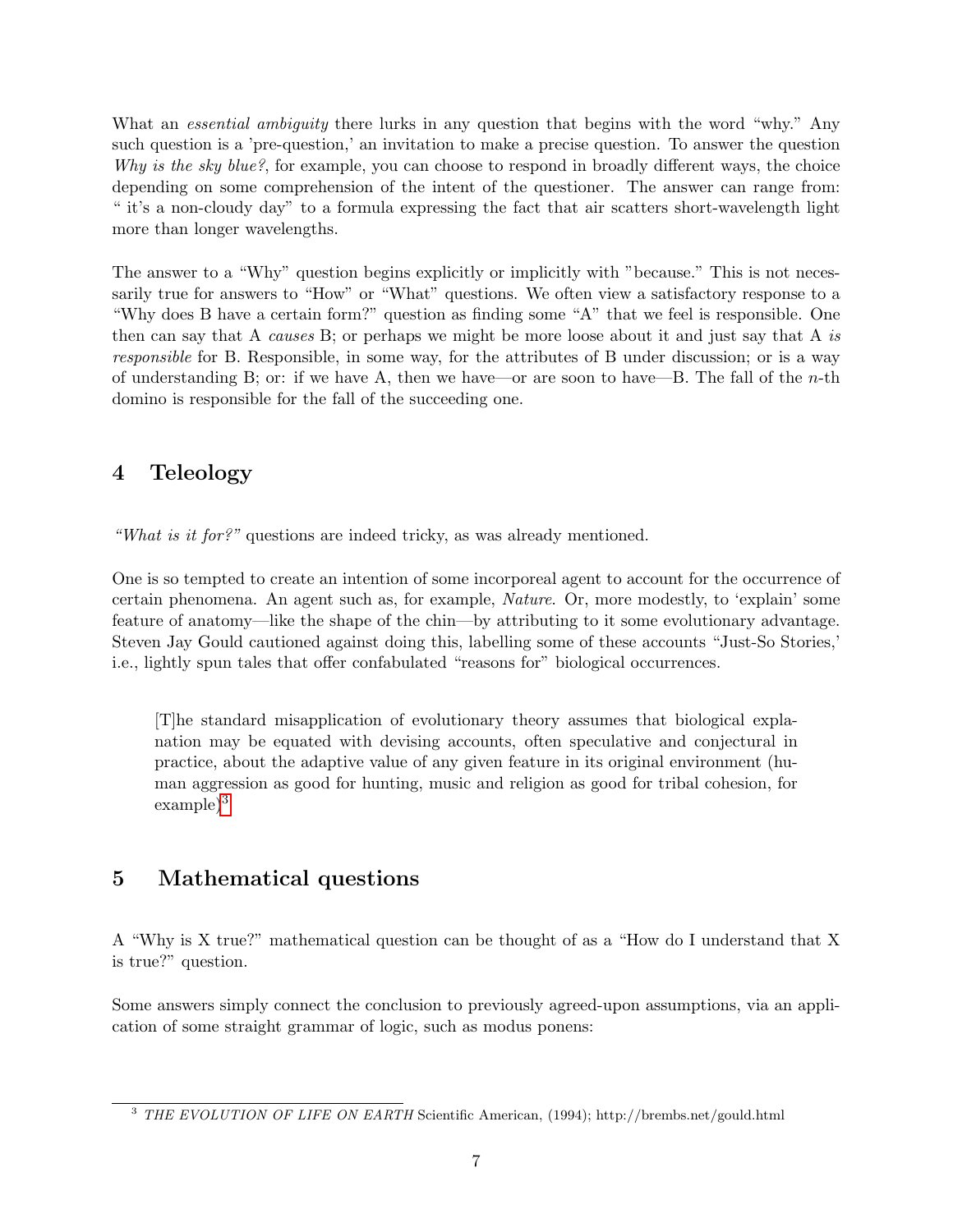All men are mortal Socrates is a man − − − − − − −− · · · Socrates is mortal

The curious 'therefore sign'  $\therefore$ , a seventeenth century invention, is known to all math students. It is a business-like way of saying that all has been set in place to deduce whatever it is that comes after that symbol. There is, apparently, also a symbol meaning 'because,'  $\cdot$ , also dating to the seventeenth century. It might be interesting to examine what subtle distinctions there are (bridging the analytic/synthetic divide) in the usage of these two symbols.

Some "How do I understand that X is true?" questions could be answered simply by a reference to a definition.

It could be calculation: Why is  $5 + 7 = 12$ ? Well, you can calculate according to the rules. But, of course, even this is sometimes not the most satisfying answer. Why is the sum of the all the numbers from 1 to 100 equal to 5050? Young Gauss knew why, and that wasn't by a brute-force calculation<sup>[4](#page-7-0)</sup>.

For other  $X$ 's the answer to why comes by reviewing the proof. Why is the sum of the angles of a triangle 180 degrees?<sup>[5](#page-7-1)</sup>

Well, if you understand the proof, you see why. Here you might think of the steps of the proof as forming an epistemological time-line where you first get to know A and then get to know B and so on, until you learn X.

 $A \implies B \implies \cdots \implies X.$ 

Nevertheless, if that first step is construction of the line through the 'apex' parallel to the base,

<span id="page-7-0"></span><sup>4</sup> It was, one might say, by a *reasoned calculation* making use of the symmetries in the problem: sum pairs of the summands in the sum

$$
1+2+3+\cdots+50+51+\ldots 98+99+100
$$

symmetrically about the middle:  $1 + 100 = 101$ ,  $2 + 99 = 101$ , ...,  $50 + 51 = 101$  and you get fifty copies of 101. That is,  $50 \times 101 = 5050$ .

<span id="page-7-1"></span> $5$  Somewhat baffling is Aristotle's comment (in Part 9, Book II of The Physics) about the proof of this fact:

Necessity in mathematics is in a way similar to necessity in things which come to be through the operation of nature. Since a straight line is what it is, it is necessary that the angles of a triangle should equal two right angles. But not conversely; though if the angles are not equal to two right angles, then the straight line is not what it is either.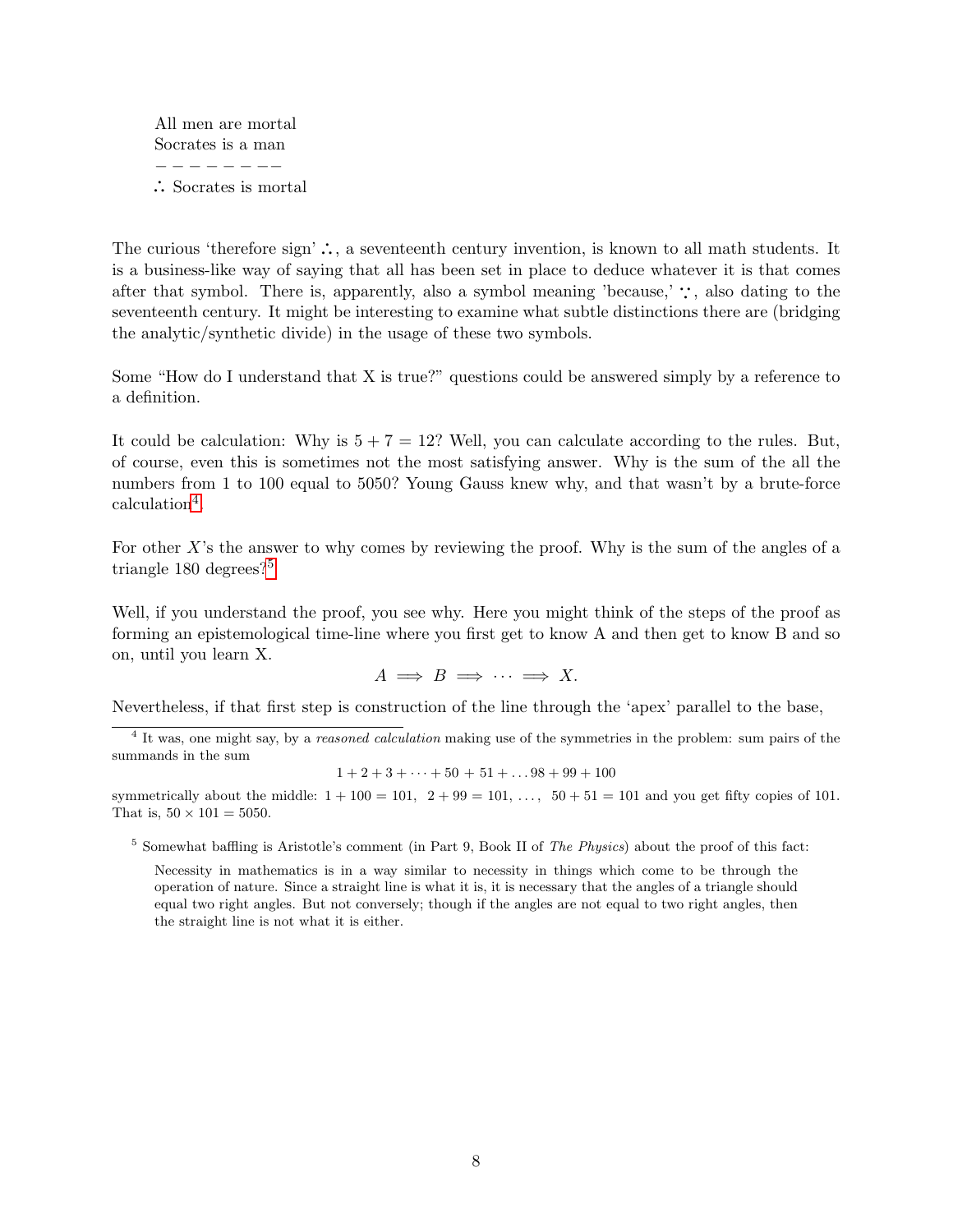

you have something pretty close to a "visual proof"[6](#page-8-0)

But sometimes a "why" also begs for quite a different quality of an answer.That's the sort of question that I want to think about. There are times when we ask ourselves why is X true? even after we have proven X. We can thoroughly understand the proof we have given. Yet we still hope to find some narrative, or possibly many narratives, offering us a more satisfactory explanation of 'why' X is true. Illuminating narratives might well come out of better proofs, or perhaps better ways of configuring and thinking about the structures involved. If we happen to hit upon such a satisfying narrative we can't make any claim of its uniqueness—i.e., that it is the good explanation—there may be many competing ones. Nor can we be sure that anyone else will feel as we do—i.e., that it is anything more than a thoroughly subjective judgment<sup>[7](#page-8-1)</sup>.

Consider two related ways of embedding a mathematical issue in another fuller, or perhaps deeper, context that has the power of explanation:

<span id="page-8-0"></span> $^6$  See the Wikipedia entry 'Proof without words," [https://en.wikipedia.org/wiki/Proof\\_without\\_words](https://en.wikipedia.org/wiki/Proof_without_words) if one knows the Euclidean theorem about alternate angles. After this construction one sees the triangle unfolding in three ways, corresponding to its three angles radiating from that constructed line.

<span id="page-8-1"></span><sup>&</sup>lt;sup>7</sup> As an example of 'many narratives,' Curt McMullen suggested considering the question Why are there infinitely many primes? and comparing the various proofs of this in terms of their explanatory power. 'Explanations' range from the classical Euclidean proof—which, in effect, explains why, given any finite set of positive integers there is a prime not dividing any of them (any prime divisor of 1+ their product will be such a prime) and hence there are infinitely many primes—to proofs that involve considering the values of the zeta-function  $\zeta(n)$  at positive integers n (if there were only finitely many primes,  $\zeta(n)$  would be a product of factors  $\frac{1}{1-p^{-n}}$  for each of those finitely many primes p, and hence would be a (finite) rational number for every positive integer n; but  $\zeta(n)$  is either not finite  $(n = 1)$  or not rational  $(n > 1)$ .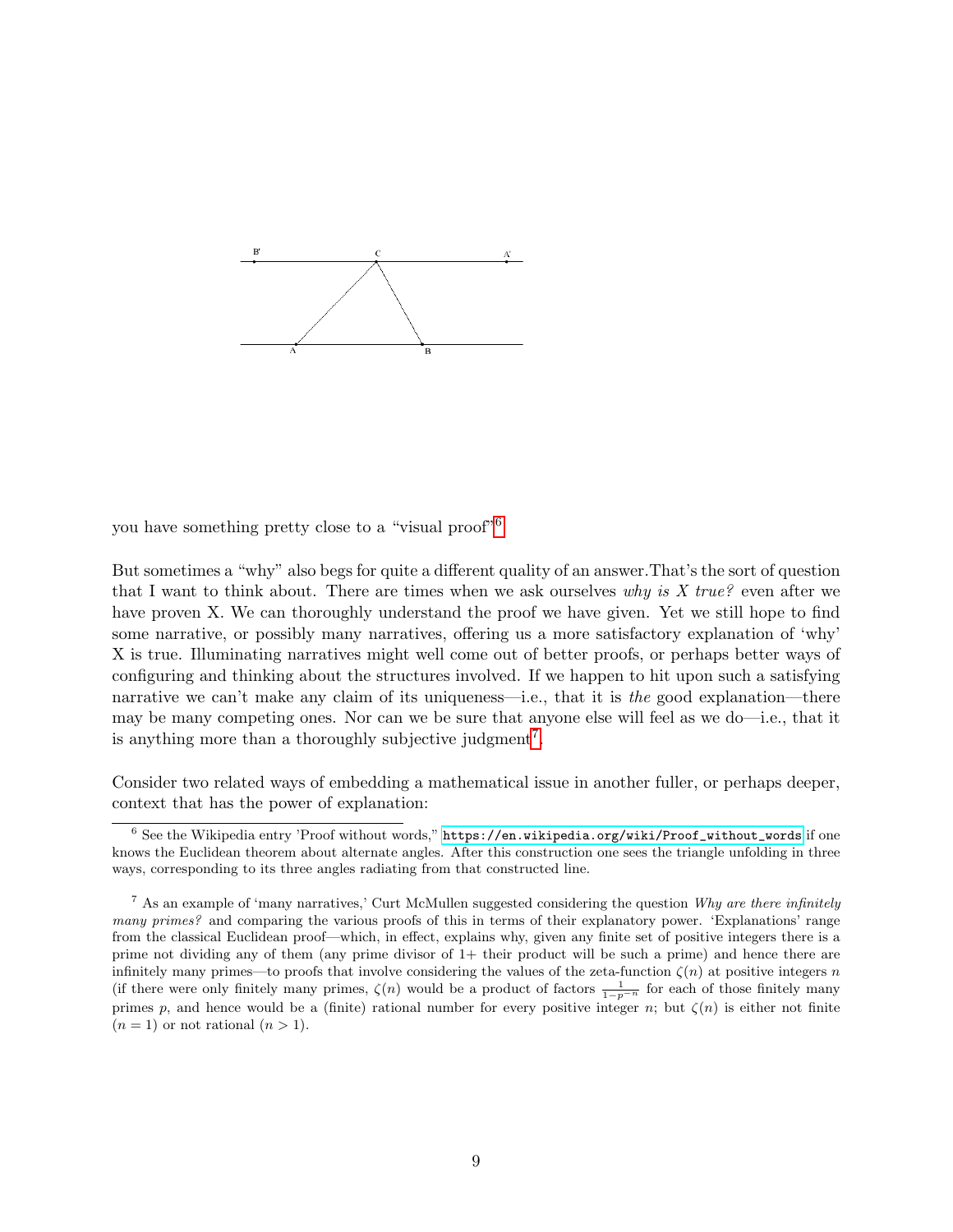### <span id="page-9-0"></span>6 Abstracting and/or Generalizing:

Abstraction comes early in our mathematical education; it is inherent in the very definition of any mathematical concept that attempts to capture some informal intuition that we have. The number 4, a noun, is already the fruit of such an abstraction, as is any law or principle that will be applied in concrete instances (for example, the law of *commutativity of addition*:  $A + B = B + A$  which will be applied to special instances such as  $2 + 3 = 3 + 2$ .

We demonstrate mathematical properties by reference to principles that are valid in a more general, and often more elementary, arena than that of the objects being studied. A typical such principle, amply celebrated, is the Dirichlet Box Principle, which is the simple assertion that if you put a finite number of objects into a smaller number of boxes, there will be at least one box that contains at least two of those objects. Usually the mathematical objects to which this is applied are rich in specifics, and not abstract 'objects,' and the 'boxes' similarly. But the simple act of ignoring these specifics clarifies.

The historical first use of that 'principle' was to show that any (say, irrational) real number  $\alpha$ can be very closely approximated by rational numbers. Here 'very closely' means that there is a sequence of rational numbers  $a_n$  (for  $n = 1, 2, 3, ...$ ) that converges to  $\alpha$  and such that each of these rational numbers is at least as close to  $\alpha$  as the reciprocal of the square of its denominator. In the penultimate step in the proof of this theorem one sheds all concern about the specific features of the problem except to note that any collection of N numbers between 0 and 1 has the property that at least two of them are of distance  $\leq 1/N$  apart<sup>[8](#page-9-1)</sup>.

A slightly different form of abstraction occurs when one changes the format of a problem to put the problem in a more natural light, or to allow a new source of intuitions to work on the problem. A classic example of this is recasting the theorem (that goes back to Fermat) that any prime  $p$  of the form  $4n + 1$  can be expressed *uniquely* as a sum of two squares  $p = a^2 + b^2$  (with  $0 < a \le b$ ) in the context of the Unique Factorization Theorem for the ring of Gaussian integers.

Often abstraction of some mathematical issue constitutes generalizing it, to view it in a 'larger' framework (removing extraneous limitations that get in the way of seeing the truth of a general property). One then has reframed the problem in broader, perhaps simpler, terms, but in which its features and properties are retained, thereby viewing the mechanism that explains those features more naturally and clearly.

$$
\alpha - \lfloor \alpha \rfloor, 2\alpha - \lfloor 2\alpha \rfloor, \ldots, N\alpha - \lfloor N\alpha \rfloor
$$

<span id="page-9-1"></span><sup>&</sup>lt;sup>8</sup> For any N, consider the first N multiples of  $\alpha$  and subtract from each of them an appropriate integer to produce N positive real numbers  $\leq 1$ . (I.e., letting |x| denote the largest integer  $\leq x$ , we have N numbers

lying between 0 and 1.) So there is an  $i < j$  between 1 and N so that the difference between the j-th number in that sequence and the *i*-th is  $\leq 1/N$ . Therefore  $(j - i)\alpha$  is at least  $1/N$ -close to an integer. Or, dividing that inequality by  $d := j - i$  we get that  $\alpha$  is at least  $1/dN$ -close to a rational number with denominator  $d < N$ .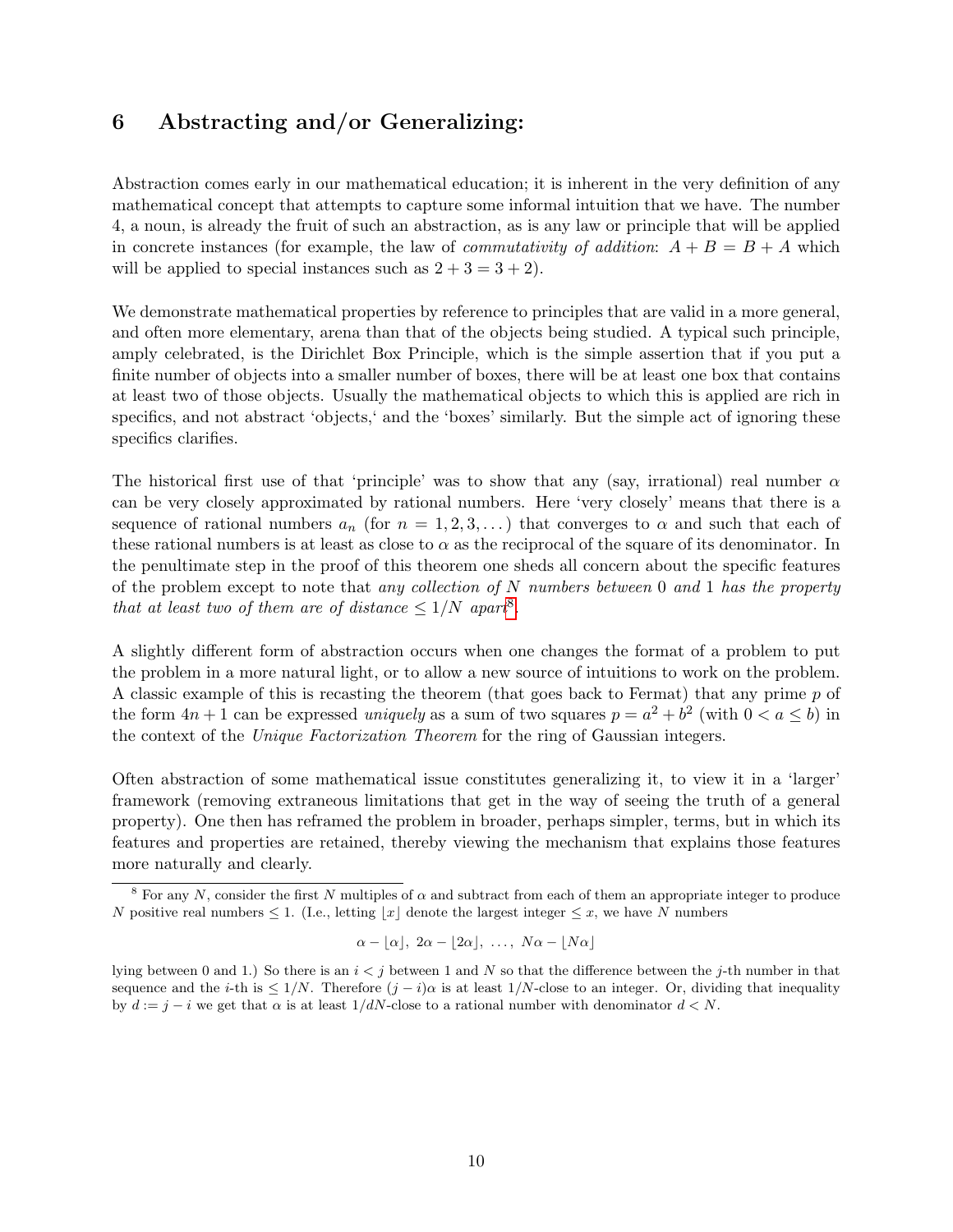### <span id="page-10-0"></span>7 Are there truly different proofs of the same theorem?

Different proofs of what we happily call the 'same theorem' often are actually proofs of significantly different statements, that imply the theorem—or generalizations of it—-and also often offer different explanations for why the theorem is true. Perhaps there is never actually more than one proof of a theorem, if the theorem,  $X$ , is formulated and understood specifically enough. Perhaps different proofs are inevitably proofs of different theorems related to  $X$ , or at least different shades of  $X$ . Nevertheless, a multiplicity of proofs of  $X$  puts a *dayenu* strain on the naive question: why is  $X$ true? giving an embarrassment of diverse responses<sup>[9](#page-10-2)</sup>.

The classical Pythagorean theorem is a natural starting place if one wants to think about the structure created by multiple proofs of the 'same' theorem. This theorem has hundreds of different proofs (e.g., see [\[3\]](#page-18-1); see [\[2\]](#page-18-2) for 118 proofs; also [\[4\]](#page-18-3), [\[5\]](#page-18-4)).

#### <span id="page-10-1"></span>7.1 The Pythagorean Theorem

If  $\Delta$  is a right-angle triangle, and A, B are the areas of the squares built with edges equal to (respectively) the lengths of the sides of the triangle flanking the 'right-angle,' then their sum,  $A + B$ , is the area of C, the square built with edges equal to the length of the hypotenuse.

To think about this in a concrete context, it is helpful to simply stipulate (as lawyers do) that the theorem is indeed true, and then formulate the specific 'explanation' each of the multitude of proofs of this theorem provides. As an example, we might take the first proof of this theorem, given as Proposition 47 in Euclid's Book ([\[1\]](#page-18-5)).

What this proof 'explains' is:

How to cut  $C$  into two rectangles, the first rectangle having area equal to  $A$  and the second having area equal to B.

The answer is neat: drop a perpendicular from the right-angle vertex to the hypotenuse and continue that straight line through the square  $C$  thus cutting it into the two rectangles, each equal,

<span id="page-10-2"></span><sup>9</sup> Why did World War I break out?—We are all familiar with the pat headline: the assassination of Archduke Franz Ferdinand at Sarajevo on 28 June 1914. But, of course, that is more the *occasion* of the onset of the war, rather than a satisfactory answer to the complex historical question why did it occur at all? Indeed, as for the onset of any war, historians offer us a thick description of motivating causes and crises— including the vacuum in the Balkans created by the weakened state of the Ottoman empire; the competition by major powers in Europe to fill that vacuum; the format of alliances of major European powers that created two armed camps (the Triple Alliance of Germany, Austria-Hungary and Italy versus the Triple Entente of Britain, Russia and France), etc. Historians provide such lists of factors—the totality of which represent a constellation of causes—with no claim, I imagine, that any one such cause is definitive, but it is rather the cluster of all of them that provides some explanation. The status of different proofs of a theorem in a mathematical context is qualitatively different: they offer a number of reasons why the theorem is true—each of them sufficient to guarantee that truth; and therefore, for some theorems, a plethora of surprisingly different explanations.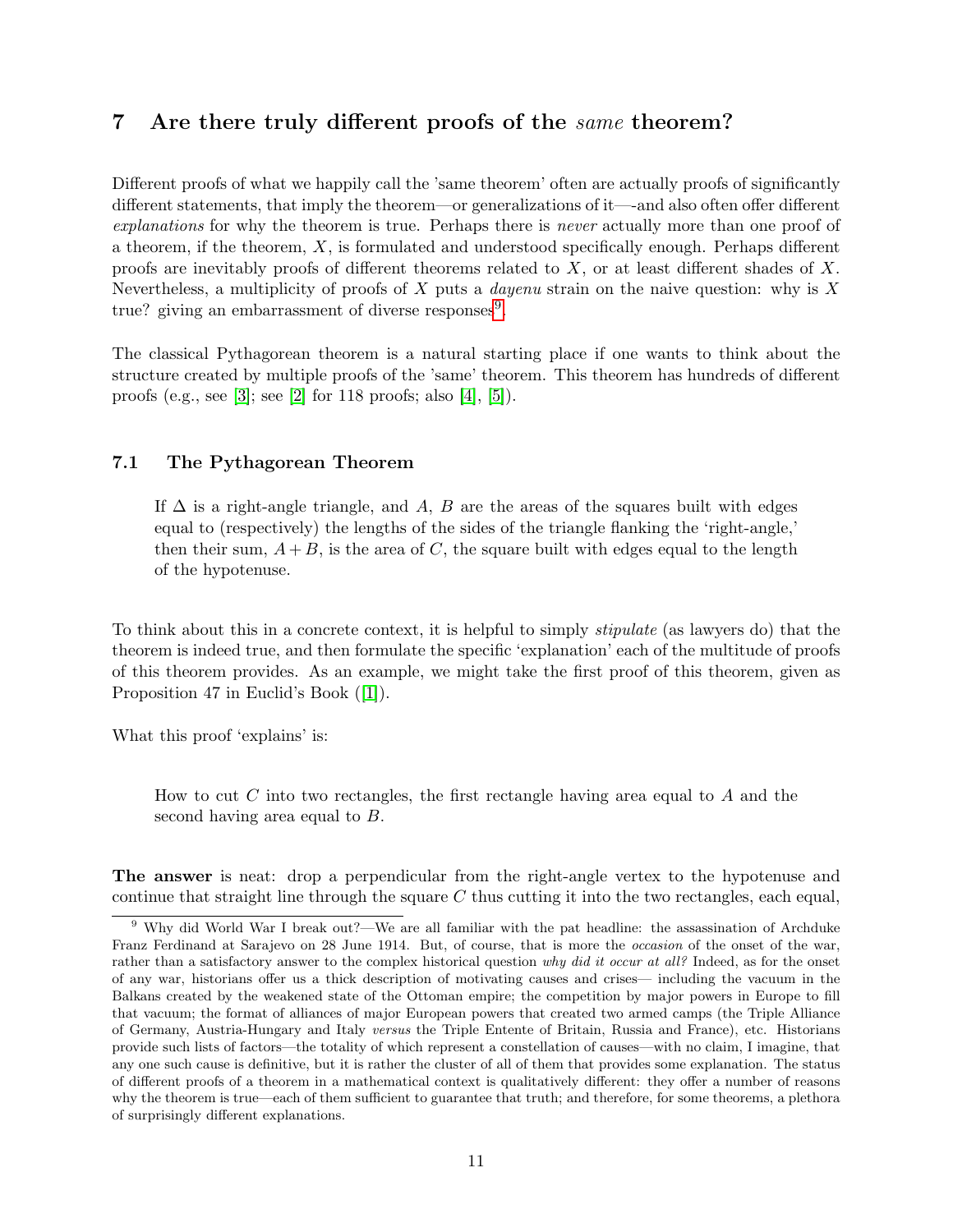in area, to the square built on the appropriately adjacent side of the triangle  $\Delta$ . That is, we have made a simple construction expressing C as  $A + B$  as described in the statement of the theorem<sup>[10](#page-11-2)</sup>



#### <span id="page-11-0"></span>7.2 Fermat's Little Theorem

Consider the following result in elementary number theory:

If p is a prime number, and a is an integer then  $a^p - a$  is divisible by p.

This has at least three proofs.

#### <span id="page-11-1"></span>7.2.1 Induction

.

One can prove this theorem by induction<sup>[11](#page-11-3)</sup>, by noting first that one may assume that a is nonnegative, since if it is true for a it is also true for  $-a$ . Then, noting that it is true for  $a = 0$ , and

put diagram here

<span id="page-11-2"></span><sup>&</sup>lt;sup>10</sup> The proof is based on the observation that  $\Delta BAF = \Delta EAC$ :In fact a 90 rotation around A brings one onto the other. More formally: show SAS. But  $\Delta BAF$  is (in area) one half the square built on AF while  $\Delta EAC$  is one half the rectangle  $AMLE$ . So the square built on  $AF$  is equal in area to the rectangle  $AMLE$ . Exactly the same argument 'on the other side of the diagram' gives that the square built on BC is equal in area to the rectangle BMLD.

<span id="page-11-3"></span> $11$  Induction often gets a' bad Press' as far as its ability to explain the reason behind what it proves. But in many instances, induction has striking explanatory force, as in the proof that sums of consecutive odd positive integers are squares—e.g.,  $1 + 3 + 5 + 7 + 9 = 5^2$ —the inductive proof neatly visualized as squares built out of successive layers of gnomons.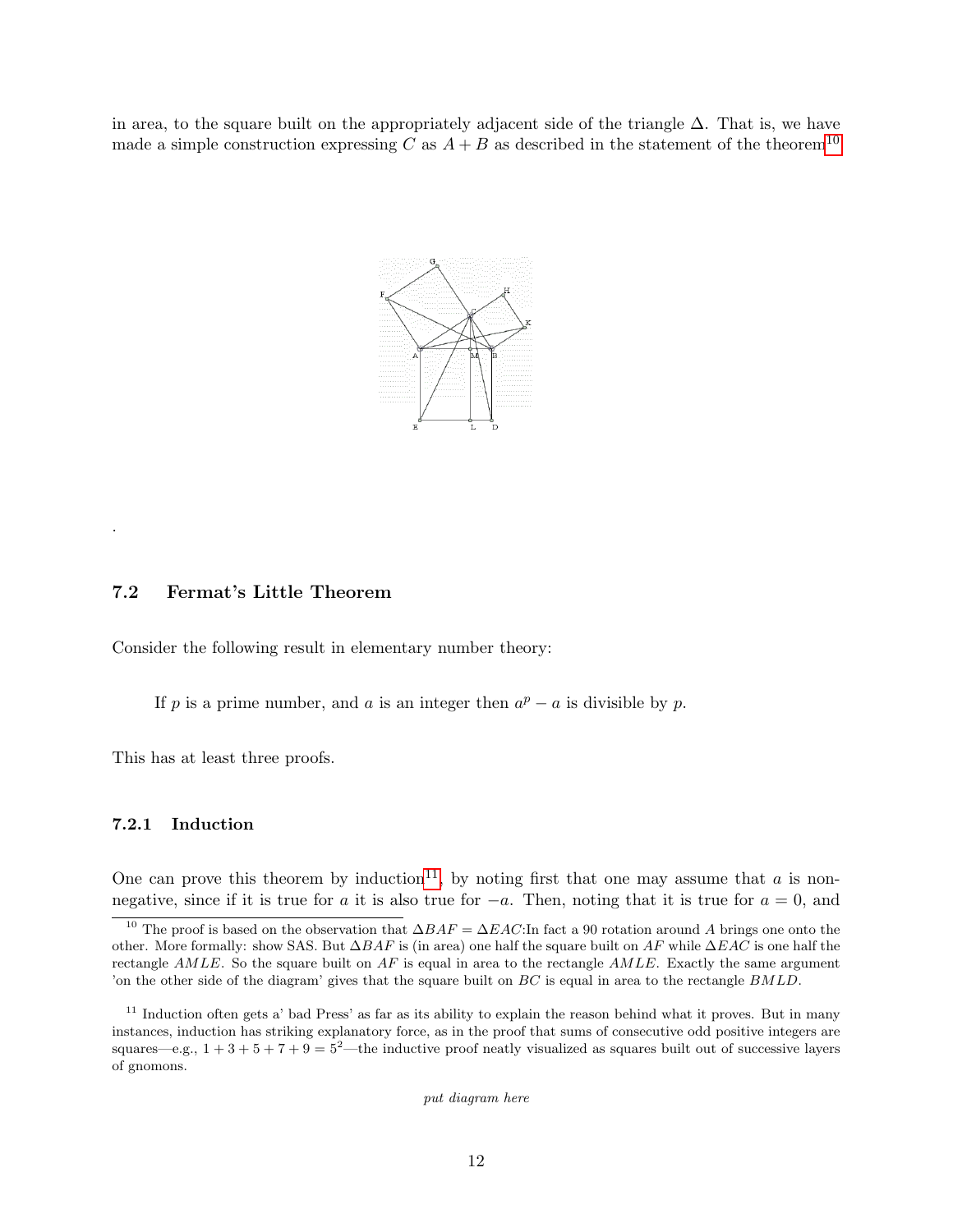then showing that if it is true for  $a = n$  it is also true for  $a = n + 1$ , since

$$
(n+1)p - (n+1) = (np + terms divisible by p+1) - (n+1).
$$
 (1)

For people familiar with integers mod  $p$ , here's a very minor variant of the above proof<sup>[12](#page-12-2)</sup>.

#### <span id="page-12-0"></span>7.2.2 'Automorphisms' of the additive group of integers mod  $p$

Taking up Equation (1) in slightly greater generality,

$$
(n+m)^p = n^p + \text{ terms divisible by } p + m^p,
$$
\n(2)

one sees that the mapping  $x \mapsto x^p$  'preserves addition' mod p. i.e., is a homomorphism for the additive group of integers mod p:

$$
(n+m)^p \equiv n^p + m^p \mod{p},\tag{2}.
$$

The mapping  $x \mapsto x^p$  sends the generator of the additive group—namely 1—to 1, so must be the identity, which gives the theorem:  $a^p \equiv a \mod p$ .

For people familiar with group theory the theorem is a consequence of the following structural result:

#### <span id="page-12-1"></span>7.2.3 The order of an element in a finite group

Any element of any finite group, when raised to the power equal to the order of the group is the unit element of the group.

One applies this result to the multiplicative group of nonzero elements in the field of integers mod p. This group is of order  $p-1$  (i.e., has exactly  $p-1$  elements) so

$$
a^{p-1} \equiv 1 \mod p
$$

and therefore  $a^p \equiv a \mod p$ .

What is striking is that these different proofs place the statement of Fermat's Little Theorem into three slightly different—and broader—contexts, the first being the context of induction (i.e.,where the successor structure  $n \mapsto n + 1$  of the natural numbers plays a role), the second focuses more on the finite cyclic group<sup>[13](#page-12-3)</sup>; and the third uses the multiplicative group of the ring of integers modulop and puts the problem squarely into the context of the structure of finite (abelian) groups.

<span id="page-12-2"></span> $\frac{12}{12}$  which if you unravel it completely, has a hint of induction in it, as well...

<span id="page-12-3"></span><sup>&</sup>lt;sup>13</sup> and the mapping  $x \mapsto x^p$  which plays an important role in a more general context; it is called the **Frobenius mapping** and defines an automorphism of any finite field containing the field of integers modulo  $p$ .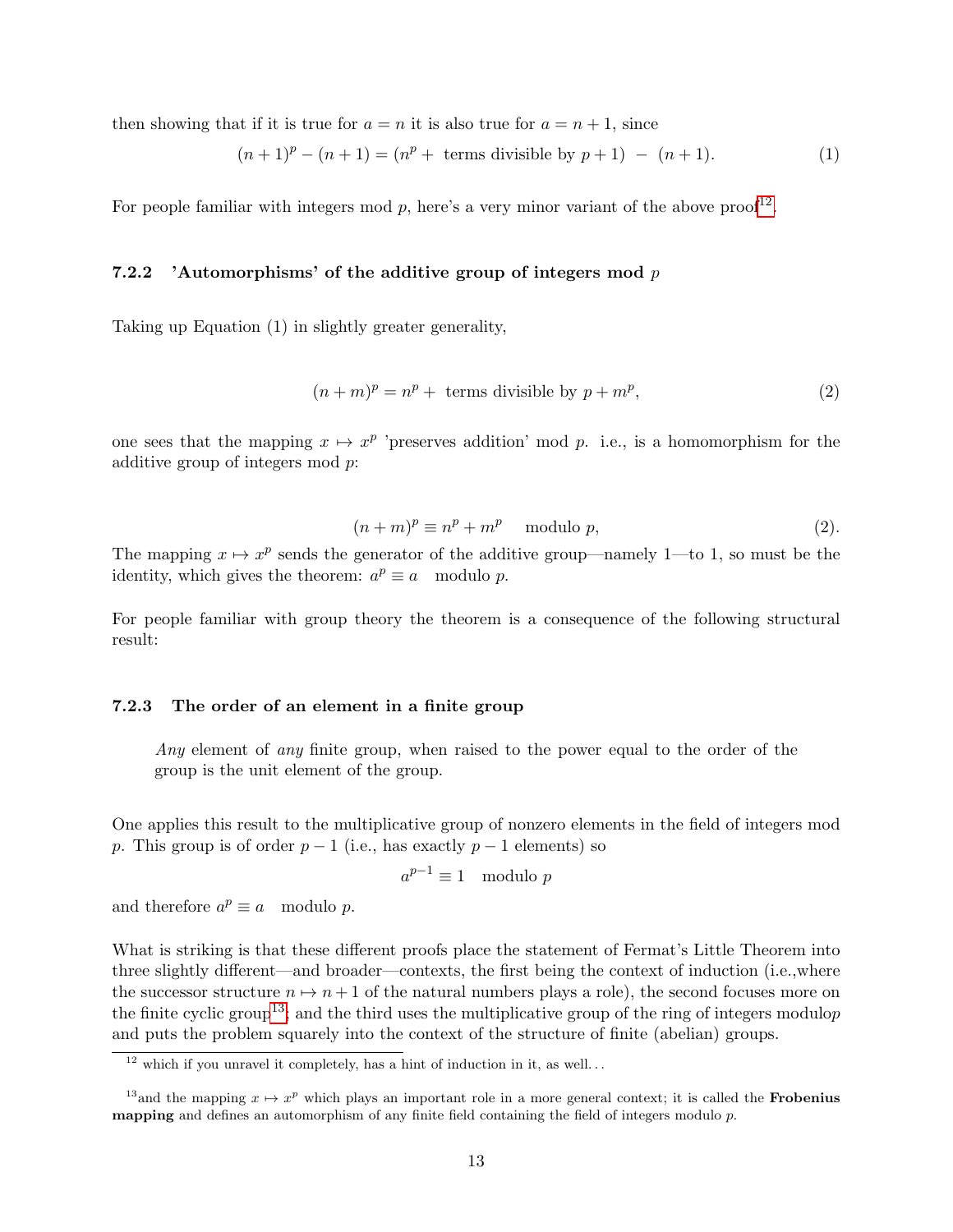## <span id="page-13-0"></span>8 Change of Setting: Desargue's Theorem

A more complex type of abstract move is to change the context of a mathematical problem so that it is formulated with the least structure necessary to make sense of the problem and to have a uniform answer. This removes whatever complications are introduced by embedding the problem in a framework with irrelevant structure. Once framed in such a minimally structured setting, the problem can often be seen more clearly and the answer to it achieved more directly. A classical example is Desargue's Theorem. Although this theorem is often expressed as a fact in Euclidean Geometry (that if two triangles have a center of perspectivity, they have an axis of perspectivity) such a relationship is unchanged by projective transformations and therefore can be recast as a statement in Projective Geometry, where it is more cleanly dealt with.



### <span id="page-13-1"></span>Part II

# Ideas underlying, or analogous to, other ideas in mathematics

<span id="page-13-2"></span>9 Viewing a mathematical issue as controlled by some  $differential$ underlying conceptual structure

There are times when we don't just embed "X"—the issue we are grappling with—into a larger, but essentially similar, context, as is the case of the genres of abstraction we have discussed. Sometimes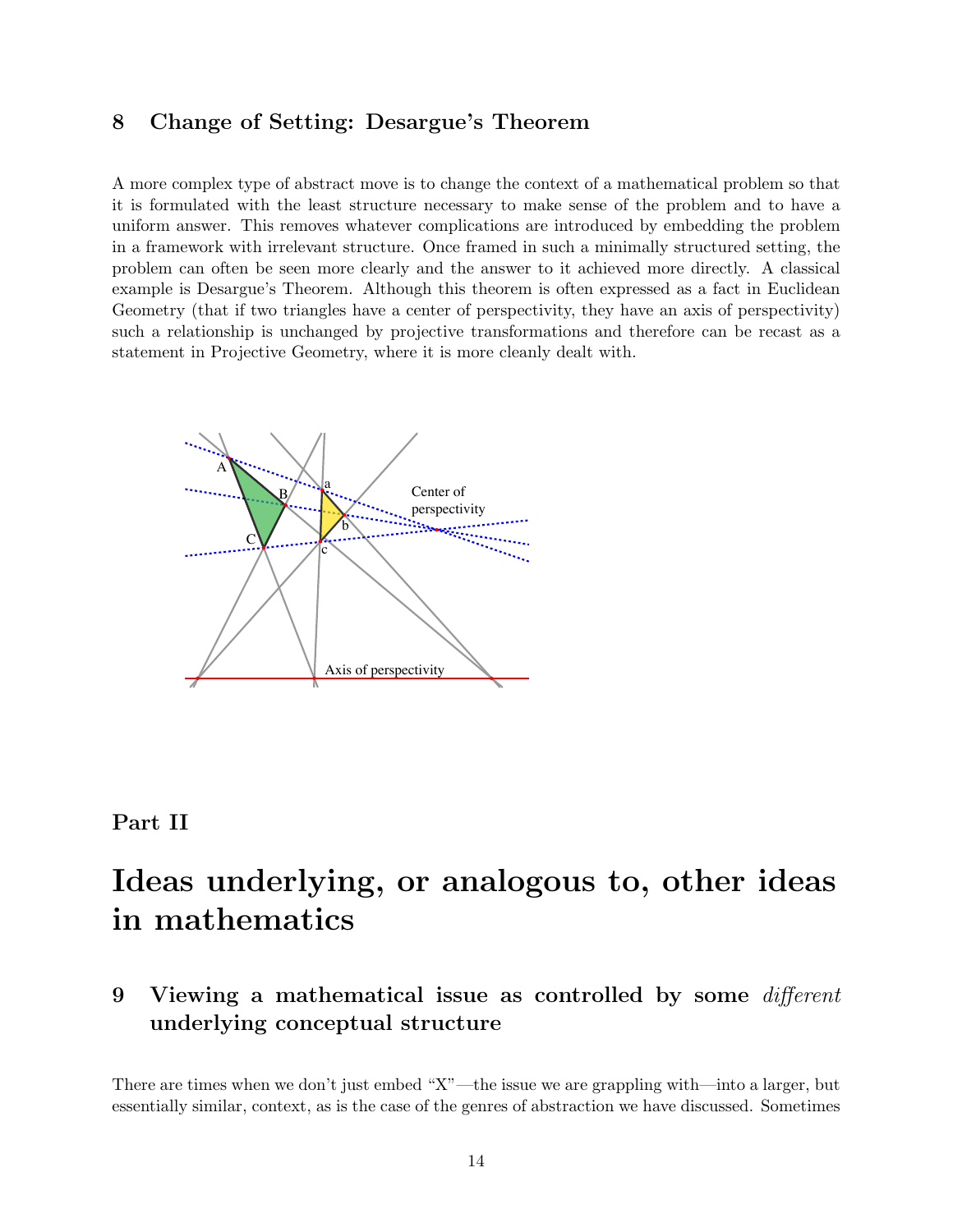the 'underlying structure' meant to be the explanation of the initial mathematical issue X can only be formulated in vocabulary (concepts, intuitions) that are utterly different from those of X. And yet one feels that this structure is the underpinning of X; it is what (we feel) lies. . . to use a curious word:...  $\text{deeper}^{14}$  $\text{deeper}^{14}$  $\text{deeper}^{14}$ .

This sense that one constellation of intuitions, concepts, etc. is the underpinning of another one that has utterly different vocabulary and intuitions is harder to defend or even to think about. For me, a major example of such a relationship between two layers of theory—one layer sometimes thought of as the underpinning of the other—is the relationship between the zeroes of the Riemann zeta-function  $\zeta(s)$  and the placement of prime numbers. That is, one approach to the question

 $X:= how are the prime numbers positioned on the number line?$ 

is to see X as controlled by some—if not deeper, then at least significantly different—structure: the zeroes of  $\zeta(s)$ , the Riemann zeta-function.

Here is the issue. For any positive number n let  $\pi(n)$  be the number of prime numbers less than or equal to n. So  $\pi(2) = 1$ ,  $\pi(3) = 2$  etc. The first type of question one might consider, after knowing that there are—in fact—infinitely many prime numbers, is

how fast does  $\pi(n)$  grow as n goes to infinity?

Clearly  $\pi(n) < n$  since not all numbers less than or equal to n are primes. But is there a simple formulation of a good approximation to the rate of growth of  $\pi(n)$ ? And, if so, how good is the approximation?

The approach to this question that has, so far, yielded the most fruit is to rephrase it in entirely different vocabulary: if one knows the placement of the complex zeroes of  $\zeta(s)$  one knows  $\pi(n)$ . Moreover, what we already know about those zeroes tells us that there is significant 'regularity' in the growth of  $\pi(n)$ . Specifically:

**The Prime Number Theorem:**  $\pi(n)$  is asymptotic to  $n/\log n$  as n goes to infinity. That is, the ratio  $\frac{\pi(n)}{n/\log n}$  tends to 1 as n goes to infinity.

But we expect more profound understanding of the statistics of the placement of prime numbers to come from more detailed knowledge of the zeroes of  $\zeta(s)$ ; namely, from a proof, when it comes, of the Riemann Hypothesis. The Riemann Hypothesis (still unproved) proposes a simple to state, and very clean, geometric pattern for the placement of the zeroes of the zeta-function: the nontrivial zeroes lie on the vertical line  $\frac{1}{2} + it$  in the complex plane. Such a pattern implies a significantly deeper statistical relationship for the placement of prime numbers on the number line than the Prime Number Theorem gives us. That a pattern of behavior as simple as "lying on a straight

<span id="page-14-0"></span> $14$ "Deep" is a word that becomes more curious the more you think about it. We'll return to it in Section [10](#page-16-0) below.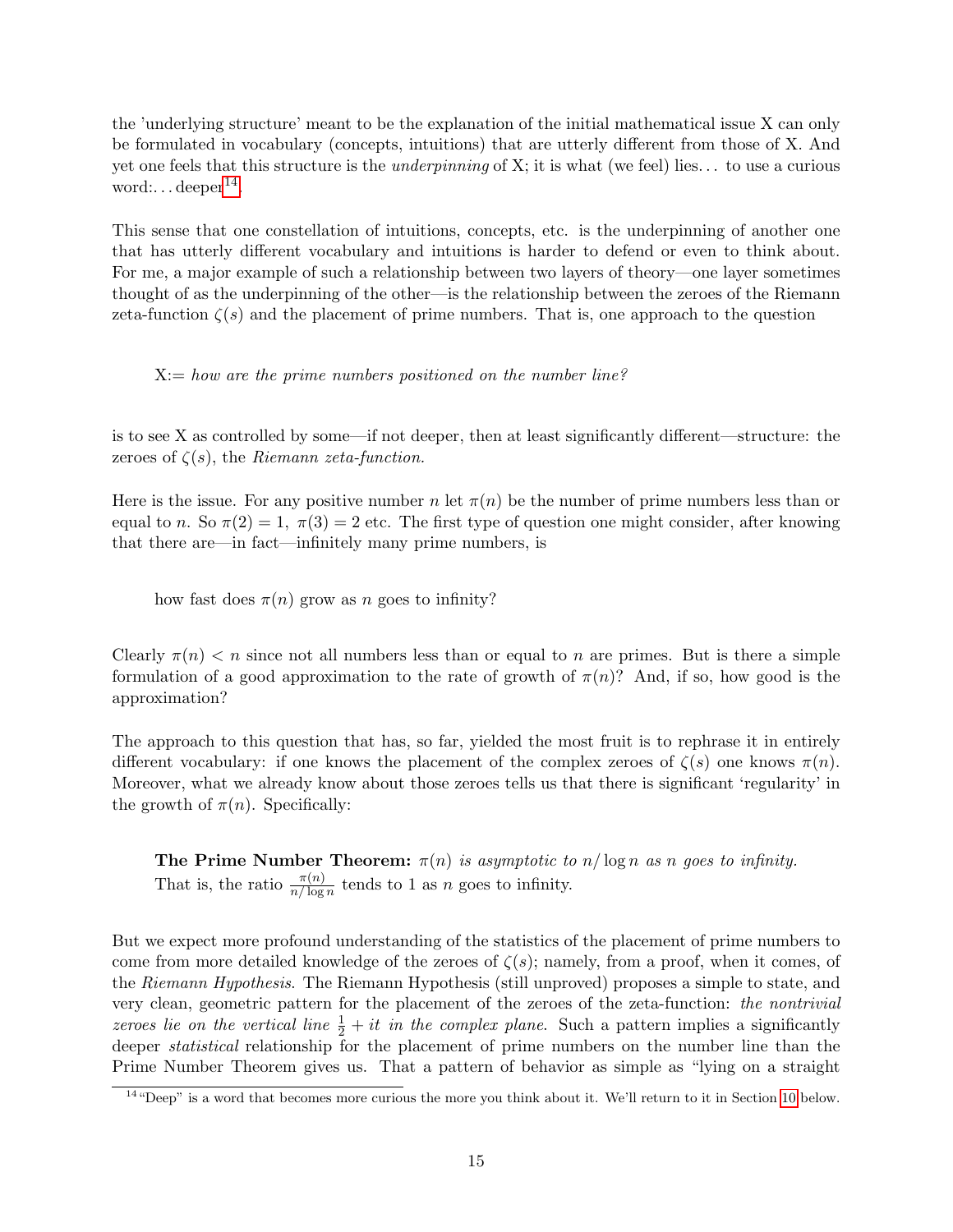line" in the world of zeroes of the zeta-function translates to a less immediately visible statistical behavior of prime numbers is striking.

The temptation is to think that the placement of the zeroes of  $\zeta(s)$  has a kind of precedence: it underlies the structure of the placement of prime numbers.

#### • The arguments against this thought are strong:

The relationship between the zeroes and the primes are, in a sense, two-way: there is little reason to imagine, or to impose, a hierarchy: each determine the other just as the Fourier transform of a function determines the function and vice versa. The epistemological timeline view would simply have it that we can actually prove something about the placement of zeroes of  $\zeta(s)$ , from which we deduce something about the placement of primes, and nothing more than that. Namely, we have the standard proof of the Prime Number Theorem, which does exactly that; the zeta-function is a convenient way-station in the epistemological route to the Prime Number Theorem. Moreover, as the Wikipedia page mentions (as quoted in the footnote above), there are other ways of deducing that theorem.

So, if we have this 'feeling' of the essentiality of comprehending the zeroes of  $\zeta(s)$  as a key to understanding primes, it is not, it seems to me, imposed on us by any purely logical structure in the situation.

• The arguments in favor of this thought:

First, a general issue: when we contemplate mathematics—and most certainly when we teach it—we naturally complement the merely logical structure of our demonstrations and deductions with a filigree of causal lines-of-thought that engage our intuitions and are meant to explain—meant to ground—the properties of one concept by means of its relationship to some other concept. These guy-wires of explanation constitute—for each of us—the way we view the subject. Without any such—perhaps subjective—structure of explanation, we are often lost.

Here is a reason for doing exactly this with the zeroes of the zeta-function. That the nontrivial zeroes might lie on a straight line itself connects with, and would itself be explained by, a classical (again, of course, only conjectured) scenario, credited to Hilbert and Pólya, that proposes the existence of a natural Hilbert space with unbounded self-adjoint operator that would have the property that the eigenvalues of this operator (appropriately normalized) are equal to the nontrivial zeroes of the zeta-function. The word natural is important. From the existence of this Hilbert space with self-adjoint operator the Riemann Hypothesis would follow, and the prime numbers themselves would thereby be embedded in an extremely structured world of concepts that might reveal far more than what we know, or even currently have conjectured, about prime numbers. Of course, this Hilbert space and operator may well be a chimera, but might also be the key to a deeper, perhaps more essential, way of thinking about primes $^{15}$  $^{15}$  $^{15}$ .

<span id="page-15-0"></span><sup>&</sup>lt;sup>15</sup> Here is an analogous judgment. The structure of rational solutions of systems of polynomial equations modulo a prime p, and, more generally, over finite fields of characteristic p, is largely restrained by—explained by—the action of the Frobenius operator on the ´etale cohomology of the relevant algebraic variety. I, and I think many others, feel a palpable mathematical causal link here: the cohomological structure underlies the epiphenomenon of 'number of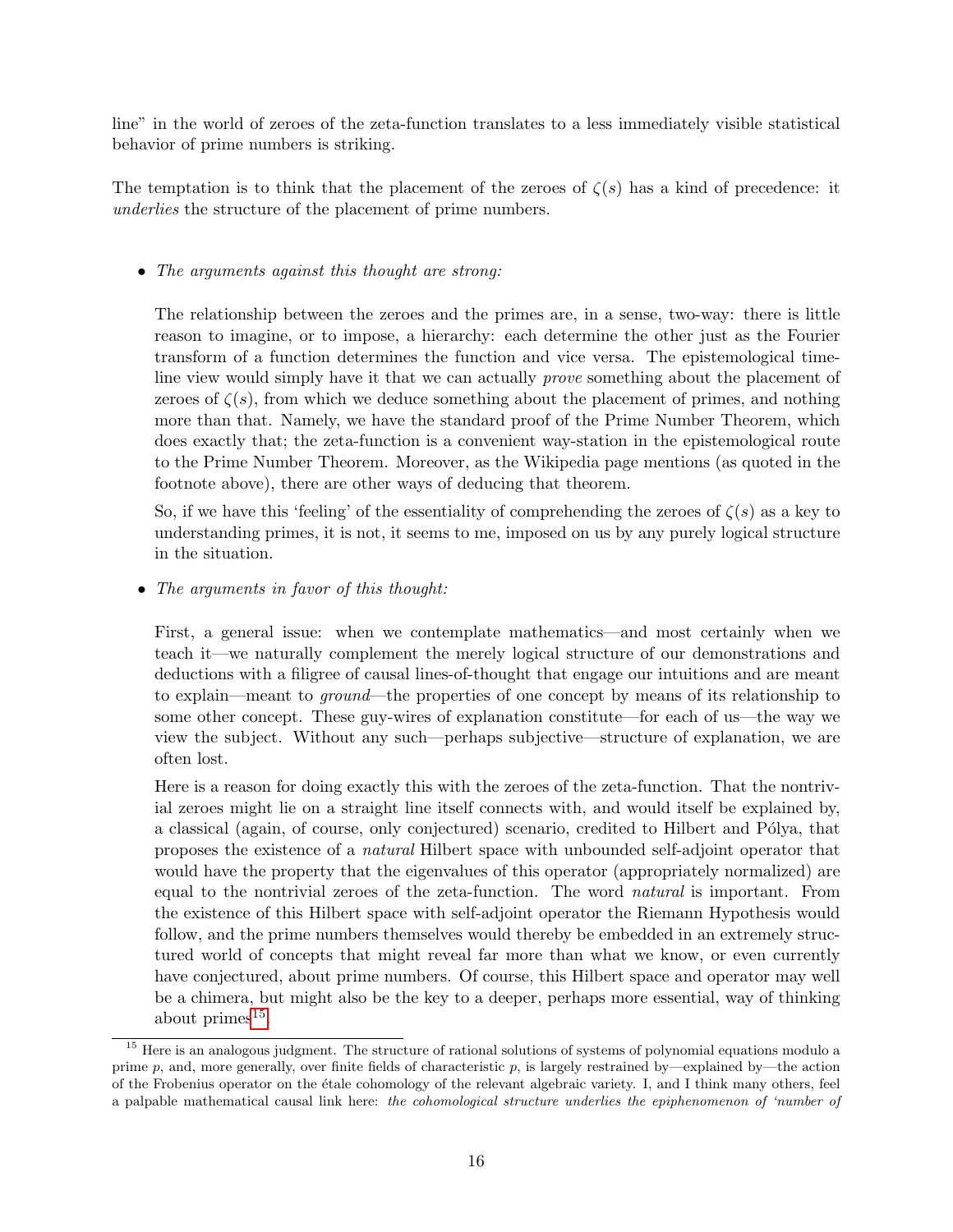I use the phrase deeper structure but if I were challenged about this: Is the reason you feel this just habit, or merely a result of the way you happened to have learned it? the only defense I could offer is just that I "feel it" to be deeper; a very poor defense. Whether or not such 'feelings of essentiality' exist generally in the minds of people thinking about mathematics, and—if so—whether or not they correspond to anything other than mere subjective feelings connects with much standard philosophical discussion about the nature of mathematics. But whatever status these extra-logical feelings have, at least for me—and I suppose for many mathematicians—they are key to the vibrant explanatory structure of mathematics. What, then, is a satisfactory way of thinking about—or at least classifying, or naming—such extra-logical keys to understanding?

### <span id="page-16-0"></span>10 Depths and Heights

My friend Eva Brann told me that—in her view—the opposite of the notion deep is complex, a word that signifies ideas that, in reflection, spread to a broad diffusion of ramifications. In contrast to complex ideas, there are the modes of thought that get—more concentratedly—to the bottom of things. Those are the deep ones.

Deeper mathematics, higher mathematics—both phrases are used referring to perhaps multi-layered 'strata of understanding' where the lower strata are the underlying support of the middle-ground from where, it is assumed, we have started. The higher strata represent the over-arching goal from which, if attained, we can look down and see with utter clarity, all below. The vertical direction, though, is what seems to be insisted upon in these adjectives.

In Mathematics, the *Theory of Motives*, launched by Alexander Grothendieck already signals in its very name the flavor of its intent: to be the source, and the organizational underpinning, of certain more visible mathematical structures. The Theory of Motives was meant to focus on—to bring about—a primary theory, a common root—a precursor, so to speak—for the various (cohomology) theories that have been defined to understand the objects of algebraic geometry.

Depth and height—referred to as 'strata'—make them metaphorical inert geological formations. More pertinent is when you and I enter this metaphor as spelunkers, or climbers: searchers in this geography. If we are doing our job, we descend to the depths and ascend to the higher realms. Both activities seem to be deemed epistemologically virtuous. We dig deep to uncover what is hidden under the surface terrain<sup>[16](#page-16-1)</sup>. Various types of "bedrock" have been proposed. Aristotle reported that

<span id="page-16-1"></span><sup>16</sup> Or, thinking of the medium as water, we descend as undersea explorers the activity being

"reminiscent of pearl-diving: one explores the depths of a perilous medium to the limit of one's breath and life in order to bring back a rare and valuable treasure that could be found nowhere else."

(Hinges— Grace Dane Mazur)

rational points over finite fields.' This structure—Frobenius, cohomology—was brought into play as the confirmation of the classical apercu of André Weil, that rational points over finite fields might be thought of as entities of geometry: fixed points of the Frobenius mapping, therefore subject to those underlying structural constraints that count the number of fixed points of a mapping of a space as the trace of the linear transformation induced by the map on global (cohomological) invariants of the ambient space. It may be that the deeper structure of rational points over finite fields is only adequately understood if one understands this.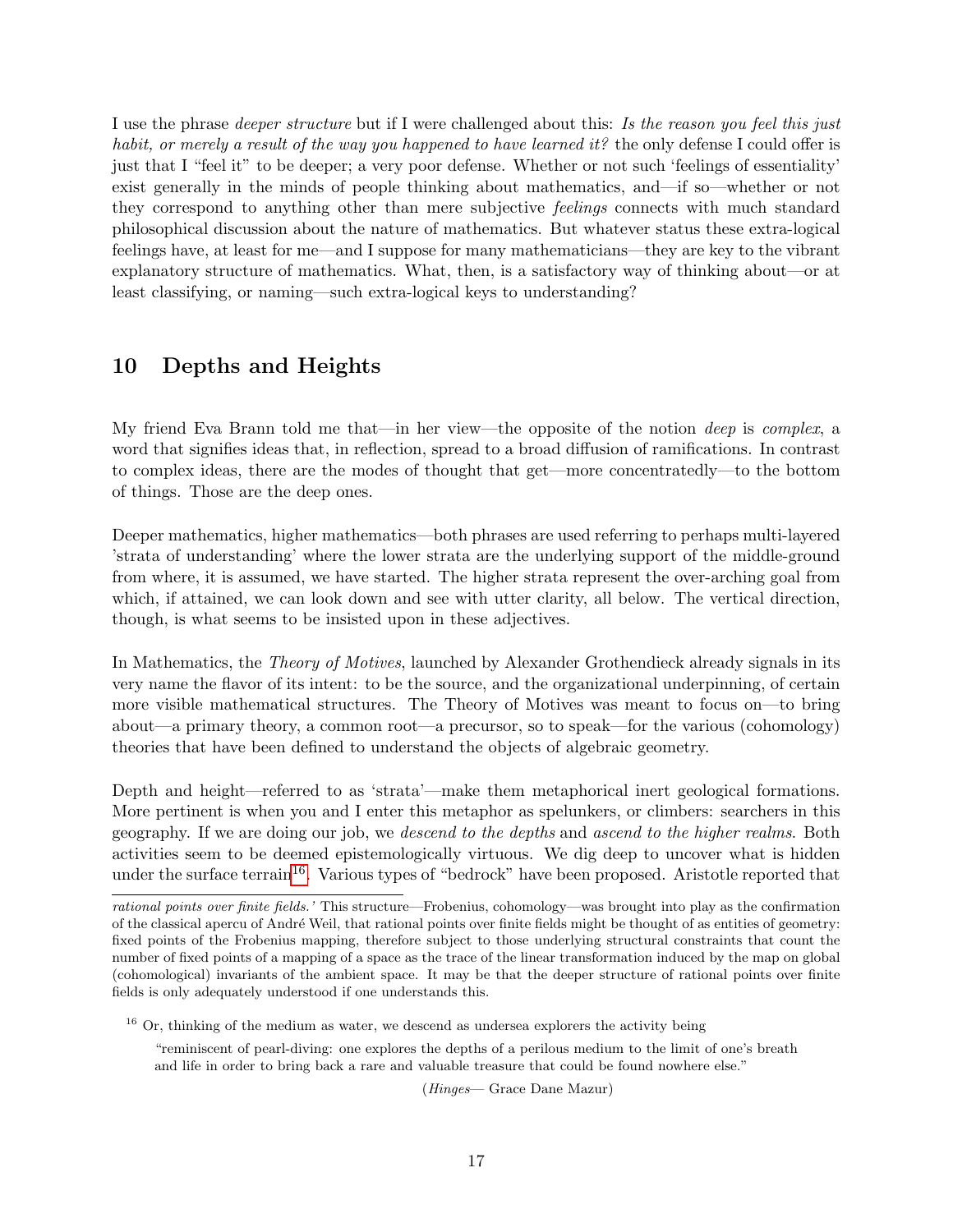according to Thales, water is the nature of all things, and that the pythagoreans held that number is the fundamental structure of the cosmos. The early materialists, Democritus, Leucippus, and (more subtly) Lucretius would have it that indivisible particles (i.e., atoms) form the underlying structure. Contemporary Physics proposes, of course, a magnificent awe-inspiring underpinning for 'things.'

The Wikipedia entry [https://en.wikipedia.org/wiki/List\\_of\\_mathematical\\_jargon]( https://en.wikipedia.org/wiki/List_of_mathematical_jargon) defines a deep result (specifically, in mathematics) to be one whose

proof requires concepts and methods that are advanced beyond the concepts needed to formulate the result. The prime number theorem, proved with techniques from complex analysis, was thought to be a deep result until elementary proofs were found.

As far as it goes, this definition points to an important feature of the way we use that word: a "deeper" viewpoint is often marked by a change of the constellation of concepts invoked. But as I have already mentioned, I don't agree with the example cited. A more basic disagreement I have, though, is that "depth" is attributed, on this Wikipedia page, to the disembodied 'result;' to me it makes more sense to acknowledge that the judgment of depth is essentially subjective; it is often an extremely important judgment, but the thinker is the active agent here.

### <span id="page-17-0"></span>11 Horizontal, rather than Vertical

There are many 'hybrid subjects' in mathematics: two subjects joined, getting the benefit of two, quite disparate, intuitions. In many striking instances, a problem naturally posed in one of these joined subjects has a transparent solution, using the intuition of the other<sup>[17](#page-17-1)</sup>. Algebraic Geometry is—as its name implies—such a hybrid subject. It makes use of algebraic intuition on the one hand and geometric intuition on the other, these being fused together forming a subject that has its own synthesis of those two intuitions. Algebraic geometry is very much like its precursor, Ren´e Descartes' analytic geometry which—as Descartes proclaimed—corrects the defects of both algebra and geometry. Such a merger of two subjects, with different vocabularies—each of which serving to explain the other—is not unique, in mathematics. It is not that one of these subjects is on a deeper, more explanatory, level than the other. They are partners, on the same level. They are joined 'horizontally', rather than 'vertically.'

In current mathematics such a proposed join of two subjects is being vigorously pursued. It is called the Langlands Program which establishes (still largely conjecturally) a bridge between analysis (specifically in the context of group representation theory) and arithmetic (more specifically, algebraic number theory)—where neither one of these subjects is viewed as underpinning for the other. The Langlands Program is a bridge—a Rosetta Stone—relating deep properties of one of these subjects to deep properties of the other.

<span id="page-17-1"></span><sup>&</sup>lt;sup>17</sup> One simple example of this in *Combinatorial Geometry* is that the easiest way to understand subgroups of a free group is to think of the free group as the fundamental group of a graph (i.e., of a bouquet of circles).